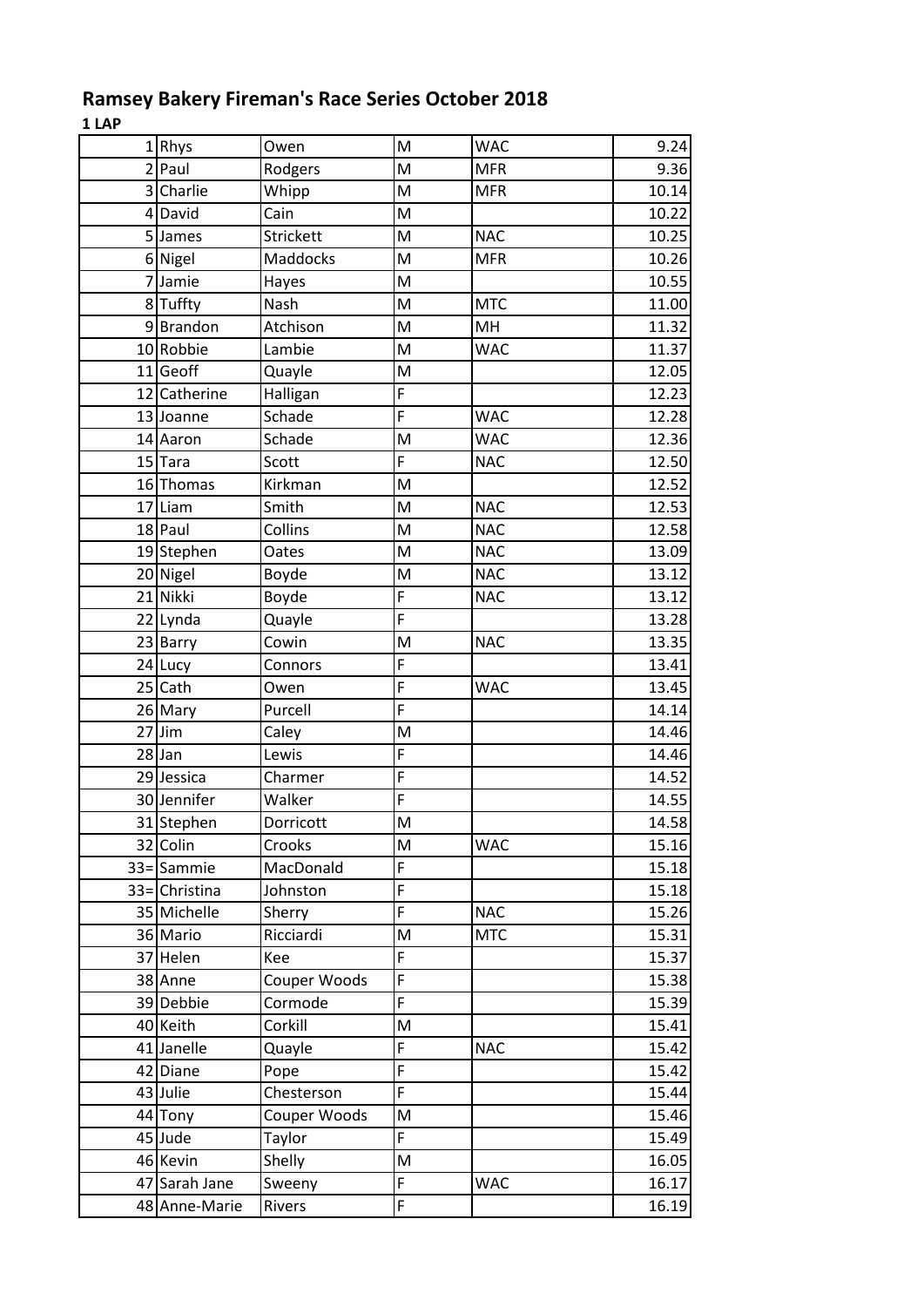| 49 Carol            | Kennaugh      | F |               | 16.21 |
|---------------------|---------------|---|---------------|-------|
| 50=Andrew           | Kelly         | M |               | 16.22 |
| 50=Katie            | Kelly         | F |               | 16.22 |
| $52$ Liz            | Partridge     | F | <b>WAC</b>    | 16.32 |
| 53 Jane             | Kennaugh      | F |               | 16.53 |
| 54 Mike             | <b>Davies</b> | M |               | 16.57 |
| 55 Joanne           | <b>McCabe</b> | F |               | 17.08 |
| 56 Pauline          | Smith         | F | <b>NAC</b>    | 17.16 |
| 57 Maura            | Kelly         | F | <b>NAC</b>    | 17.25 |
| 58 Carol            | Roy           | F | <b>NAC</b>    | 17.25 |
| 59 Annabel          | Forgie        | F |               | 17.41 |
| 60 Rachel           | Hudson        | F | MH            | 17.46 |
| 61 Alan             | Pilling       | M | <b>IOMVAC</b> | 17.50 |
| $62 = \text{Gamma}$ | Quilliam      | F |               | 17.54 |
| $62 =$ Joanna       | Corcoran      | F |               | 17.54 |
| 64 Karen            | Gadsby        | F |               | 18.04 |
| 65 Natasha          | <b>Davies</b> | F |               | 18.05 |
| 66 Neil             | Vondy         | M | <b>NAC</b>    | 18.36 |
| 67 Emma             | Vondy         | F |               | 18.37 |
| 68 Kristina         | Misselbrook   | F |               | 18.47 |
| 69 Clare            | Gelder        | F |               | 19.33 |
| 70 Laura            | Mylchreest    | F |               | 19.59 |
| 71 Andrew           | Le Prevost    | M |               | 20.00 |
| 72 Corrina          | Daly          | F |               | 20.03 |
| 73 Jackie           | Daly          | F |               | 20.03 |
| 74 Juan             | McGuinness    | M |               | 20.04 |
| 75 Linda            | Quirk         | F |               | 20.17 |
| 76 Sylvia           | Kennaugh      | F | <b>IOMVAC</b> | 21.28 |
| 77 Julie            | <b>Myers</b>  | F |               | 21.47 |
| 78 Judith           | Clague        | F |               | 22.21 |
| 79 Lucy             | Hendy         | F |               | 23.40 |
| 80 Nigel            | Hendy         | M | <b>MTC</b>    | 23.43 |
| 81 Carolanne        | Hanley        | F | <b>NAC</b>    | 24.51 |

## **3 LAP**

| 1 Andrew  | Nash             | M |            | 28.12 |
|-----------|------------------|---|------------|-------|
| 2 Ben     | Corkill          | M | <b>MFR</b> | 28.29 |
| 3 Paul    | Sykes            | M | <b>MFR</b> | 28.42 |
| 4 Michael | Garrett          | M | MH         | 28.44 |
| 5 Rachel  | Franklin         | F | MH         | 29.37 |
| 6 Neil    | <b>Brogan</b>    | M | <b>MFR</b> | 29.59 |
| 7 Deacon  | Lombard-Chibnall | M |            | 31.11 |
| 8 Ryan    | Teare            | M | <b>RGS</b> | 31.12 |
| 9Luke     | Phair            | M | <b>NAC</b> | 31.36 |
| 10 Arran  | Galvin           | M | <b>NAC</b> | 31.41 |
| 11 Daniel | Pownall          | M |            | 31.47 |
| 12 Mark   | Teare            | M |            | 31.52 |
| 13 Adam   | Huxham           | M | <b>MFR</b> | 32.12 |
| 14 Peter  | <b>Bradley</b>   | M | <b>MFR</b> | 32.17 |
| $15$ Sam  | Quilleash        | M | <b>MTC</b> | 32.35 |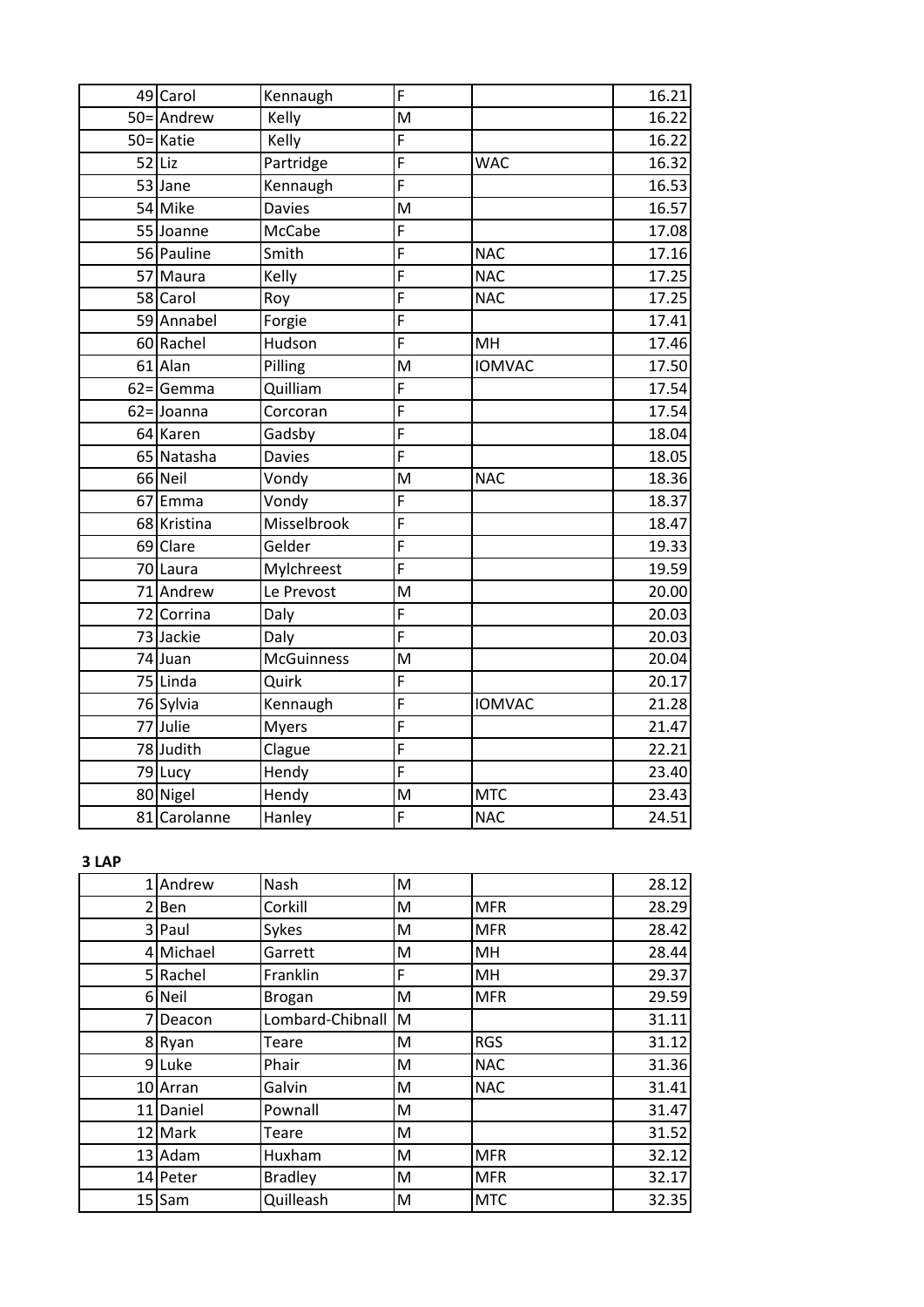| 16 Andrew             | Falconer          | M              | MH                        | 32.37 |
|-----------------------|-------------------|----------------|---------------------------|-------|
| 17 Daniel             | Phair             | M              | <b>MFR</b>                | 32.38 |
| 18 Peter              | Callin            | M              | <b>WAC</b>                | 33.24 |
| 19 Rebecca            | Reynolds          | F              |                           | 33.36 |
| 20 Paul               | Perkins           | M              | <b>NAC</b>                | 33.37 |
| 21 Hugo               | Piggin            | M              | <b>MTC</b>                | 34.09 |
| 22 Callum             | Hutchinson        | M              |                           | 34.09 |
| 23 Alan               | <b>Brew</b>       | M              | <b>NAC</b>                | 34.24 |
| 24 Matt               | Callister         | M              | <b>NAC</b>                | 34.27 |
| 25 Steve              | Jones             | M              | <b>NAC</b>                | 34.47 |
| 26 Paul               | McGilvray         | M              | <b>IOMVAC</b>             | 34.51 |
| 27 Stephen            | <b>Brown</b>      | M              | <b>IOMVAC</b>             | 34.54 |
| 28 Gordon             | Crowe             | M              | <b>NAC</b>                | 35.01 |
| 29 Christopher        | Hancox            | M              | <b>MFR</b>                | 35.04 |
| 30 Alex               | Sutherland        | M              | <b>Inverness Harriers</b> | 35.07 |
| 31 Helen              | Taylor            | F              | <b>WAC</b>                | 35.11 |
| 32 Alison             | King              | F              | <b>NAC</b>                | 35.49 |
| 33 John               | Sansom            | M              |                           | 35.55 |
| 34 David              | Peach             | M              | <b>MFR</b>                | 35.58 |
| 35 Matthew            | Mylchreest        | M              |                           | 36.11 |
| 36 Paul               | Craine            | M              |                           | 36.14 |
| 37 Vicki              | Rawlinson         | F              | <b>NAC</b>                | 36.14 |
| 38 Phoebe             | Coates            | F              | <b>NAC</b>                | 36.43 |
| 39 Lorna              | <b>Spiers</b>     | $\overline{F}$ | <b>NAC</b>                | 36.44 |
| 40 Cameron            | Comley            | M              | <b>NAC</b>                | 36.50 |
| 41 Steve              | <b>Davies</b>     | M              | <b>MVW</b>                | 36.52 |
| 42 Will               | Ward              | M              | <b>MTC</b>                | 36.56 |
| 43 Jamie              | Oats              | M              | <b>NAC</b>                | 36.57 |
| 44 Jason              | Parry             | M              | <b>NAC</b>                | 36.58 |
| 45 Paul               | Cannell           | M              |                           | 37.01 |
| $\overline{46}$ Sally | Walker            | $\overline{F}$ |                           | 37.11 |
| 47 David              | Craine            | M              |                           | 37.22 |
| 48 Jane               | Huddard           | F              |                           | 37.27 |
| 49 Gary               | Sherry            | M              | <b>NAC</b>                | 37.32 |
| 50 David              | Walker            | M              | MH                        | 37.38 |
| 51 Sonia              | <b>Blake</b>      | F              |                           | 37.41 |
| 52 Voirrey            | Cashin            | F              | <b>NAC</b>                | 37.50 |
| 53 Nicola             | <b>Bowker</b>     | F              | <b>NAC</b>                | 38.03 |
| 54 David              | Hodgson           | M              | <b>NAC</b>                | 38.11 |
| 55 Amy                | Lace              | F              | <b>WAC</b>                | 38.20 |
| 56 Bernie             | Johnson           | F              | <b>IOMVAC</b>             | 38.24 |
| 57 David              | Sims              | M              |                           | 38.26 |
| 58 Christopher        | Lane              | M              | <b>Biddulph RC</b>        | 38.33 |
| 59 Niamh              | Goddard           | F              | <b>NAC</b>                | 38.35 |
| 60 John               | Dunwell           | M              | <b>NAC</b>                | 38.38 |
| 61 Cameron            | Crabtree          | M              |                           | 38.59 |
| 62 Bryan              | <b>McGuinness</b> | M              |                           | 39.00 |
| 63 Kathy              | Lane              | F              | Lets Run                  | 39.31 |
| 64 David              | Anderson          | M              |                           | 39.59 |
| 65 Graham             | Burden            | M              | <b>MTC</b>                | 40.09 |
|                       |                   |                |                           |       |